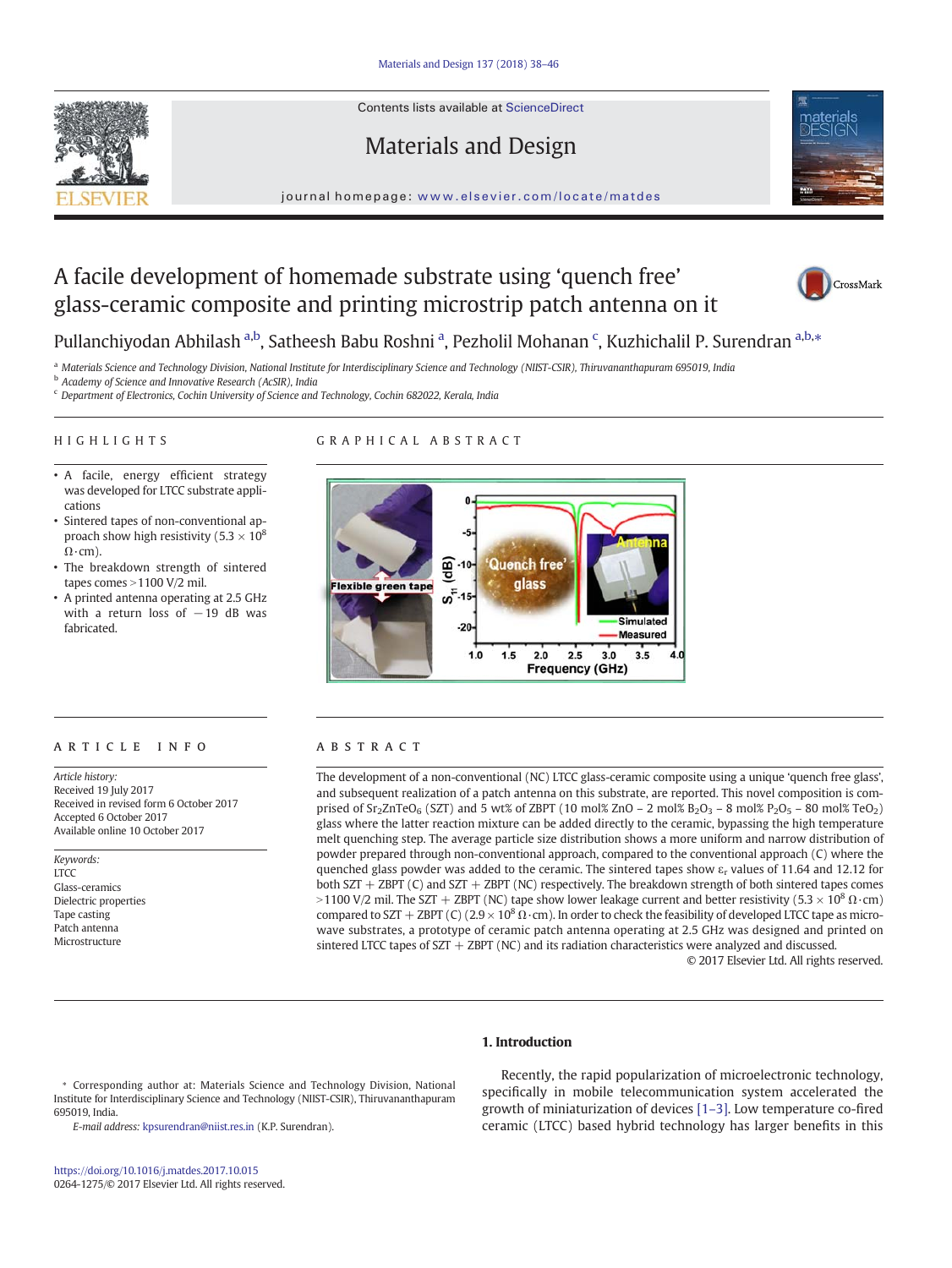scenario. In simple terms, LTCC technology is a multilayer packaging technique, which allows 3D integration of components and interconnections [\[4](#page-7-0)–8]. Nowadays, LTCC technology serves as the base for realization of advanced hardware solutions through its multifunctionality, light weight, improved portability and better performance [9–[11\]](#page-7-0). The main attraction of LTCC technology lies in its co-fireability with silver (Ag) at a reduced sintering temperature and chemical inertness with Ag metal [\[9,12](#page-7-0)–14]. Major requirement of an LTCC material, apart from its non-reactivity with electrode metals are, low sintering temperature ( $\leq$ 960 °C), low dielectric constant ( $\leq$ 15), low dielectric loss, high thermal conductivity and low coefficient of thermal expansion (CTE) [\[4,15](#page-7-0)–18]. The high volume 3D integration and circuit miniaturization in LTCC technique is possible through multilayer ceramic module (MCM) by stacking of individual green tapes [\[19\]](#page-7-0). Hence, the development of defect free uniform green tape with desirable flexibility and plasticity is one of the critical challenges in LTCC technology.

Tape casting process is a well-known cost-effective technique, and is considered as the building block of MCM technology [\[20,21\].](#page-7-0) The process begins with the formulation of a viscous slurry composed of ceramic powder with different organic additives like dispersant, plasticizer, binder and homogenizer in the form of a stable colloidal system [\[1,22,](#page-7-0) [23\]](#page-7-0). Based on the nature of solvent system used, the tape casting process is generally classified into two categories  $(i)$  aqueous based (water) and (ii) solvent based (organic solvents) [\[23\].](#page-7-0) Among the different factors responsible for the stability of dispersion, the main contribution is from the particle size, morphology and surface area of the ceramic powder. Hence, controlling a uniform narrow distribution of particle size and uniform morphology is highly appreciated in tape casting.

For developing LTCC based tapes, one has to ensure that their sintering temperature should be below 900 °C [\[24\]](#page-7-0). Among different techniques to reduce the firing temperature of ceramic tapes, the addition of low melting glasses is the cost effective and widely used strategy [25–[29\].](#page-7-0) However, the addition of glasses may react with metal electrode and thereby deteriorate the dielectric properties of the ceramics. Alternatively, the high glass content will make the tape casting process more clumsy and tedious [\[30,23\].](#page-8-0) Hence, a lot of research is going on to develop alternative methods and materials for LTCC applications. One of the successful approaches is the use of glass free LTCC materials. Even though there are a lot of glass free LTCC materials available [31–[37\]](#page-8-0) only a limited number of reports are there on tape casting of glass free LTCC materials. In 2013, Thomas et al. reported the tape casting process of LiMgPO4 glass free LTCC material having excellent thermal and dielectric properties [\[23\]](#page-7-0). In 2015, Abhilash et al. reported the formulation of tape casting slurry of a glass free LTCC material of  $Bi_4(SiO_4)_3$  with high solid loading [\[1\].](#page-7-0) Earlier, a new and different approach on this aspect was reported by Abhilash et al. in 2013 [\[6\]](#page-7-0). In that paper, authors reported a glass composition that can be prepared through a facile slow cooling process and termed it as 'quench free glass' [\[6\].](#page-7-0) Further, the paper also discussed about a new strategy developed for LTCC material known as non-conventional method [\[6\].](#page-7-0) The present paper is a step ahead of that work where we would like to realize a prototype device out of the ceramic substrate synthesized through non-conventional route.

Microstrip patch antennas (MPA) are increasingly used in modern communication trans receivers, owing to their added advantages like light weight, consistent gain, steady radiation pattern, low cost and compatibility with circuits [\[38,39\]](#page-8-0). A MPA usually consists of a thin metallic conductor (commonly silver or copper) and is bonded to a grounded dielectric. The patch antennas radiate due to the fringing fields between the underneath of the patch and the ground plane. When the patch of MPA is excited by a feed, the underneath of the patch is charged to positive and the ground plane is charged to negative and it will create a charge distribution between the ground plane and the underneath of the patch. This, in turn, will result in the patch to radiate due to the fringing fields between the underneath of the metal patch and the ground plane [\[40\]](#page-8-0).

In order to design compact wireless devices, it is necessary to miniaturize the antenna size accordingly. There are several strategies used for antenna's size reduction. Among them, introduction of high dielectric constant materials as the substrates is most effective for miniaturization in patch antennas [\[41,42\]](#page-8-0). However, the use of high dielectric constant material will result in the reduction of band width and radiation efficiency of the developed antenna [\[41\]](#page-8-0). Hence, for the practical application, the desired range of dielectric constant suitable for patch antenna fabrication falls within the range 2.2 to 12 [\[38\].](#page-8-0) Polymers are unsuitable as substrates for achieving high dielectric constant, while there exist plenty of high dielectric constant ceramic materials. However, the realization of MPAs on ceramic substrate is challenging both from the design as well as practical perspectives. It should be noted that, there are only very few reports on realizing microstrip patch antennas on high dielectric constant hard ceramic substrates. This is primarily because, besides addressing ceramics' inherent narrow bandwidth, the fine machining of the hard substrate and subsequent metallic cladding requires a lot of optimization. One of the most viable solutions is to go for printed antennas, which can minimize the problems of debonding of the radiating patch from the substrate.

In the present paper, we focused on the fabrication of LTCC tapes through an energy efficient approach based on the newly developed non-conventional technique, successfully bypassing high temperature melt quenching process of glass synthesis. Further, the slurry formulation, thermal, structural, dielectric and surface properties of the developed tapes were compared with tapes prepared from conventionally developed composite. The practical utility of the developed LTCC tapes were also evaluated by screen printing a prototype patch antenna on the newly developed LTCC tape.

#### 2. Experimental procedure

#### 2.1. 'Quench free glass'-ceramic composite preparation

A 'quench free glass' having composition 10 mol% ZnO - 2 mol%  $B_2O_3$ – 8 mol%  $P_2O_5$  – 80 mol% TeO<sub>2</sub> (ZBPT) [\[43,44\]](#page-8-0) and its glass-ceramic composite with  $Sr<sub>2</sub>ZnTeO<sub>6</sub>$  (SZT) was prepared following our own earlier reports [\[6\].](#page-7-0) The average particle size distribution of the powder prepared by both approaches (conventional and non-conventional) was determined by Dynamic Light Scattering (Zetasizer Nanoseries: ZEN 3600, Malvern, Worcestershire, UK). BET surface area of the powder was also measured by nitrogen adsorption using surface area analyzer (Gemini 2375, Micromeritics, Norcross, USA).

#### 2.2. Tape casting

The ceramic composite SZT-5 wt% ZBPT prepared by both conventional and non-conventional approaches were selected as the optimized LTCC composition for tape casting purpose. The composite prepared through conventional and non-conventional approach were designated as  $SZT + ZBPT$  (C) and  $SZT + ZBPT$  (NC) respectively in the following discussions. The tape casting process for both composites ( $SZT + ZBPT$  $(C)$  and SZT + ZBPT (NC)) were carried out using solvent based tape casting technique. A mixture of xylene (Sigma–Aldrich) and ethanol (Merck, Germany) (50:50) was used as solvent. In order to optimize the dispersant amount, we prepared ceramic slurry with varying amount of dispersant, fish oil (Arjuna Natural Extracts, Kerala, India) (0.5–2.0 wt%) with respect to powder. The powder loading was fixed at a constant value of 65 wt% for the dispersant optimization. The viscosity of the slurry was measured by cone and plate method using a rheometer (Rheo plus32, Anton paar, USA), and the sedimentation analysis was carried out in a 5 ml graduated measuring cylinder. The packed bed density of the slurry was investigated from the ratio of the sediment's initial height  $(H<sub>0</sub>)$  and sediment height  $(H)$  after 24 h. Tape casting slip was formulated in two stages, the first stage involves mixing of ceramic powder with optimized dispersant in binary solvent mixture.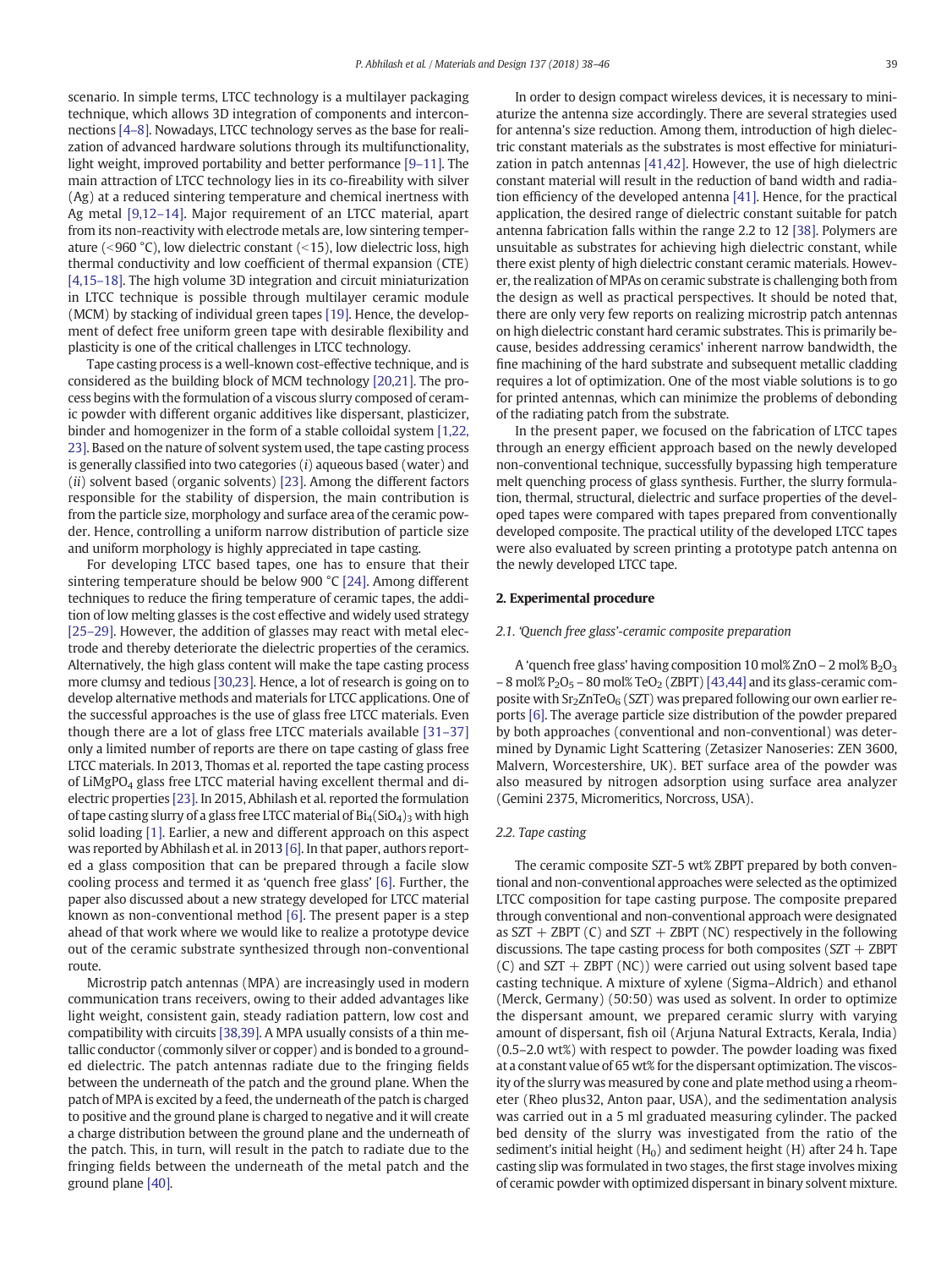In second stage, binder (polyvinyl butyral (PVB), Butvar B-98, Sigma– Aldrich), plasticizers (Butyl benzyl phthalate, Sigma–Aldrich, polyethylene glycol, Sigma–Aldrich), and a homogenizer (cyclohexanone, Sigma– Aldrich) were added [\[1\]](#page-7-0). The viscosity of ready-to-cast homogenized slurry was again measured. The LTCC tapes were casted using a tape casting machine (Keko equipment, Zuzemberk, Slovenia) on a silicon coated Mylar® film using the double doctor blade technique [\[1,23\].](#page-7-0) The mechanical strength of green tape having sample dimensions of gauge length 40 mm, width 10 mm and thickness 0.10 mm was measured using a Universal Testing Machine (Hounsfield, H5K-S UTM, Redhill, UK) at a crosshead speed of 1 mm/min. To elucidate the binder burnout region the thermogravimetric analysis (TGA) of the green tape was conducted using a thermogravimetric analyzer (PerkinElmer, Waltham, USA). The lamination of individual green tapes were done in isostatic lamination press (Keko equipment, Haikutech, Maastricht, Netherlands) by applying a pressure of 10 MPa and a temperature of 60 °C for 6 min. The laminated tapes were sintered at 900 °C for 6 h, by keeping the laminate in between two porous alumina plates in order to avoid warping. The density of sintered tapes was measured using Archimedes method. Shrinkage of sintered tape in the x (casting direction), y (across the width) and z (across the thickness) direction were measured by the aid of a traveling microscope. Phase purity of the sintered tapes were analyzed using X-ray diffraction analysis (PANalytical X'Pert PRO diffractometer having Nickel filtered Cu Kα, Netherlands). The microstructure of the green and sintered tapes were analyzed using Scanning Electron Microscope (SEM) (JEOL-JSM 5600 LV, Tokyo, Japan). The surface roughness of the green tape was measured using an Atomic Force Microscope (AFM) (Bruker Nano, Inc., USA) operating in the tapping mode regime. The hardness of sintered tapes was measured using Vickers micro indentation hardness test (Shimadzu HMV-2TAW, Kyoto, Japan). The microwave dielectric properties (dielectric constant,  $\varepsilon_r$  and loss tangent, tan $\delta$ ) and temperature variation of dielectric constant in the temperature range of 25–60 °C were measured in a Split Post Dielectric Resonator (SPDR) operating at 5 GHz with the aid of a vector network analyzer (Model No. E5071C ENA series, Agilent Technologies, Santa Clara, CA).

#### 2.3. Design and fabrication of microstrip patch antenna

The microstrip patch antenna design was done using Ansoft HFSS (high frequency structure simulator) software. Design parameters are chosen for a center frequency of 2.5 GHz, and the prototype of the antenna were fabricated on sintered  $ST + ZBPT$  (NC) tape of dimensions  $30 \times 30 \times 1.05$  mm having a dielectric constant ( $\varepsilon_{\rm r}$ ) of 11.64 and tan $\delta$  of 0.0024. The ground (30  $\times$  30 mm) and patch for the designed antenna were fabricated by screen printing of Ag paste (Metalon® HPS-021LV silver ink) and curing at 400 °C. Antenna is fed by a 50  $\Omega$  SMA connector to measure the electrical parameters. A schematic representation of the designed patch antenna along with optimized parameters is represented in [Fig. 7.](#page-6-0) The black labels indicates the dimensions of designed patch and the red labels indicates the positions of the patch along X and Y directions. The fabricated antenna is characterized using Agilent PNA E8362B network analyzer and far-field radiation characteristics were measured in the anechoic chamber.

#### 3. Results and discussion

The particle size distribution (PSD), shape and its orientation have significant influence on green tape properties specifically on shrinkage during sintering [\[45\]](#page-8-0). Fig. 1 indicates the PSD of the powder SZT  $+$  ZBPT (C) and SZT  $+$  ZBPT (NC) respectively.

As evidenced from Fig. 1,  $SZT + ZBPT$  (NC) shows narrow distribution of powder with an average particle size of 487 nm. Compared to  $SZT + ZBPT$  (NC), the  $SZT + ZBPT$  (C) has larger distribution of particle size with an average particle size of 610 nm. This wider distribution of particle size is believed to be contributed from the size and shape



Fig. 1. Particle size distribution of  $SZT + ZBPT$  (C) and  $SZT + ZBPT$  (NC).

(coarse) of glass powder present in the  $SZT + ZBPT$  (C) powder. Higher particle size distribution has a greater influence on the anisotropic shrinkage of tape compared to narrow and uniform distribution of powder [\[46\]](#page-8-0) (see [Table 1\)](#page-3-0). Hence, from the PSD analysis we can infer that,  $SZT + ZBPT$  (NC) tapes will have a better control over the shrinkage anisotropy compared to  $SZT + ZBPT$  (C) tape. Besides PSD, other main powder characteristic which influence on slurry preparation is specific surface area of the powder since the interaction of organic constituents with powder mainly depends on its surface area. In general, the ideal surface area of the powder suitable for tape casting should fall within the range  $\sim$  1 to 20 m<sup>2</sup>/g [\[47\].](#page-8-0) In the present case, BET surface area of the powders  $SZT + ZBPT$  (C) and  $SZT + ZBPT$  (NC) are comes around 1.5  $\mathrm{m}^2/\mathrm{g}$  and 1.6  $\mathrm{m}^2/\mathrm{g}$  respectively.

A stable tape casting slurry requires an optimized amount of dispersant, in order to disperse the primary particles and hold them separately to make the suspension homogeneously throughout the process [\[47\].](#page-8-0) The effectiveness of dispersant amount was optimized by viscosity and sedimentation analysis. [Fig. 2](#page-3-0) (a) and (b) represent the variation in viscosity of the slurries with different dispersant amount (0.5 to 2.0 wt% with respect to powder) of  $SZT + ZBPT$  (C) and  $SZT + ZBPT$ (NC) respectively. Usually tape casting slurry with better dispersion shows minimum viscosity and slow settling rate with higher pack bed density [\[48\].](#page-8-0) From [Fig. 2](#page-3-0) (a) and (b), we can observe that, as the dispersant amount increases from 0.5 to 1.5 wt%, the viscosity of both slurries  $(SZT + ZBPT (C)$  and  $SZT + ZBPT (NC))$  decreases gradually. Whereas, further increase in dispersant amount to 2.0 wt% have no significant influence on viscosity. The decrease in viscosity with dispersant addition is mainly due to the formation of a fluid interparticulate layer between the particles which tend to improve particle mobility. Here, the mechanism involved in suspension's stability is steric stabilization where low dielectric constant organic solvents are used as vehicle. In steric stabilization, one part of the dispersant (fish oil) molecule bond with particle surface, leaving the other part in the solvent. This 'tail' part in the solvent layer hinders particles to joining together, thereby increases the stability of the suspension and lowers the viscosity [\[47\]](#page-8-0). One of the assessable effect of using dispersant on stabilizing the suspension in tape casting process is the packed bed density [\[47\]](#page-8-0). In order to further investigate the steric stability, 5 ml each of the colloidal suspension with varying amount of dispersant (0.5 to 2.0 wt% fish oil) was added in a graduated measuring cylinder, and the final sediment heights (H) were noted after 24 h. A plot is made for  $H/H<sub>0</sub>$  against dispersant concentration and the results are given in [Fig. 2](#page-3-0) (c) and (d) for SZT + ZBPT (C) and SZT + ZBPT (NC) respectively. It is evident from the figures that, as the dispersant amount increases from 0.5 to 1.5 wt%, the value  $H/H<sub>0</sub>$  decreases linearly and reaches its minimum value. Further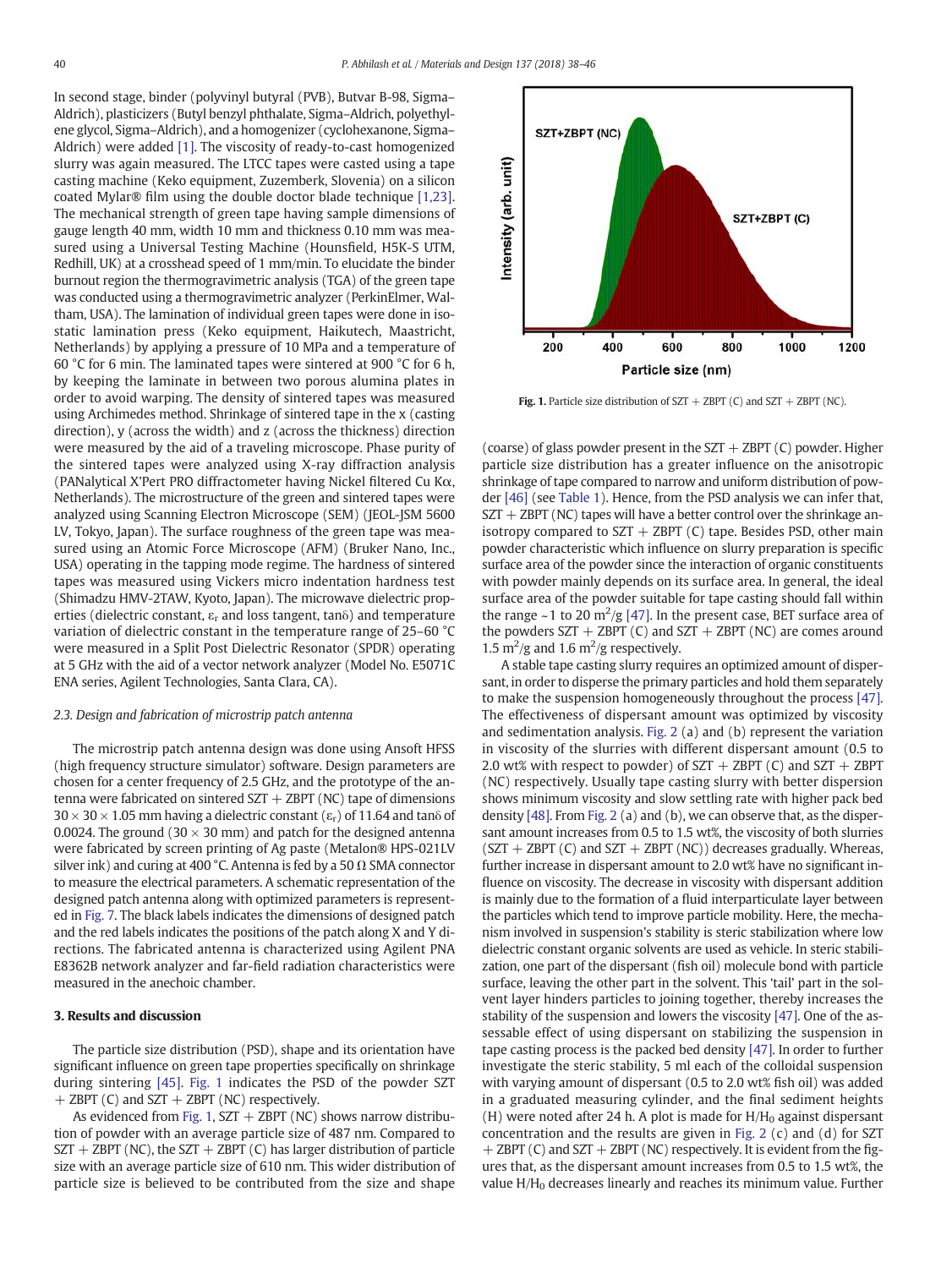<span id="page-3-0"></span>

| $\sim$<br>. . |
|---------------|
|---------------|

| Microwave dielectric properties and shrinkage (%) of sintered SZT + ZBPT (C) & SZT + ZBPT (NC) tapes. |  |  |  |
|-------------------------------------------------------------------------------------------------------|--|--|--|
|-------------------------------------------------------------------------------------------------------|--|--|--|

| Material                             | Thickness $(\mu m)$ | Relative density (%) | Dielectric properties (5<br>GHz) |                  |                          | Shrinkage (%)       |                      |  |
|--------------------------------------|---------------------|----------------------|----------------------------------|------------------|--------------------------|---------------------|----------------------|--|
|                                      |                     |                      | $\varepsilon_{\rm r}$            | $tan\delta$      | X                        |                     | z                    |  |
| $SZT + ZBPT(C)$<br>$SZT + ZBPT (NC)$ | 392<br>382          | 94<br>95             | 12.12<br>11.64                   | 0.0021<br>0.0024 | $14 \pm 2$<br>$18 \pm 2$ | $9 + 2$<br>$17 + 2$ | $7 + 3$<br>$7 \pm 3$ |  |

increase in dispersant amount to 2.0 wt% causes a slight increase in H/  $H<sub>0</sub>$ . A low value of  $H/H<sub>0</sub>$  indicates a high packed bed density, which reveals that the suspension having 1.5 wt% of dispersant content has better dispersion stability [\[48\].](#page-8-0) Hence, based on the sedimentation analysis, we optimized the dispersant amount to 1.5 wt% with respect to powder for both  $SZT + ZBPT$  (C) and  $SZT + ZBPT$  (NC) slurries.

The optimized composition of tape casting slurry of both  $SZT + ZBPT$ (C) and  $SZT + ZBPT$  (NC) is given in Table S1. As stated earlier, the formulation of tape casting slurry involves two stages where the ceramic filler with optimized dispersant is mixed in the first stage while binder, plasticizers etc. were optimized in the second stage. Their optimization is done through trial and error method by inspecting the quality of green tape. Interestingly, the optimized composition of both NC and C tape casting slurries are similar. The maximum powder loading achieved was 60.66% with respect to total composition. The high solid loading attained in tape casting slurry will facilitate the drying speed of the solvent, thereby reduces the drying stress evolved in green tape, which results a crack free microstructure in the dried tape [\[1,49,50\].](#page-7-0) The viscosity of optimized slurries is depicted in [Fig. 3](#page-4-0) (a). It is evident from the figure that viscosity of the ready-to-cast slurry shows typical pseudo plastic behavior, which is one of the prerequisite for an ideally flowing tape casting slurry. This is because, with increase in shear rate, the viscosity decreases that favors smooth flow of slurry through doctor blade. Once the slurry pass over the doctor blade the viscosity will increase, thus it prevents the undesired flow of slurry over the carrier film [\[23\].](#page-7-0) The TGA analysis of green tapes were carried out in air atmosphere to a temperature of 1000 °C, aimed to elucidate the thermal degradation of organic constituents used for slurry preparation. [Fig. 3](#page-4-0) (b) represents the TG curves of both  $SZT + ZBPT$  (C) and  $SZT + ZBPT$ (NC) green tapes. Both tapes show a very low weight loss (around 1.5%) up to 150 °C, it may be mainly comes from the volatilization of organic solvents used for tape casting. The maximum weight loss occurred in the temperature range of 150 to 450 °C, as shown by the shaded portion. Almost 11% weight loss is happening in this regime which implies that most of the organic additives used in tape casting process decompose in this temperature range. From 450 to 800 °C, the weight loss almost remains constant and thereafter further weight loss occurs. This may be due to the evaporation of low melting glass components present in the tapes. Based on this TGA results, two intermediate binder burnout steps specifically at 300 °C and 600 °C were included in the sintering profile (up to 900 °C) for the complete removal of organic additives. The tapes sintered at 900 °C show complete phase purity without any additional phases, which is evident from the XRD pattern presented in [Fig. 3](#page-4-0) (c). All the peaks in XRD pattern can be well indexed using standard ICDD file (16-0549) [\[51\]](#page-8-0). From the XRD pattern we can further evidence that glass phase used for reducing the sintering temperature in both approaches (conventional and non-conventional) has no apparent reactivity with ceramic powder. [Fig. 3](#page-4-0) (d) and (e) are the photographic images of the green and sintered tapes of  $SZT + ZBPT$  (NC) respectively.

Mechanical strength of green tapes was measured by tensile measurement, using a single layer of green tapes having thickness of ~121 μm and 111 μm for both SZT + ZBPT (C) and SZT + ZBPT (NC)



Fig. 2. Variation of viscosity with different wt% of dispersant of (a) SZT + ZBPT (C) and (b) SZT + ZBPT (NC) and packing bed densities with different wt% of dispersant (c) SZT + ZBPT (C) and (d)  $SZT + ZBPT$  (NC) respectively.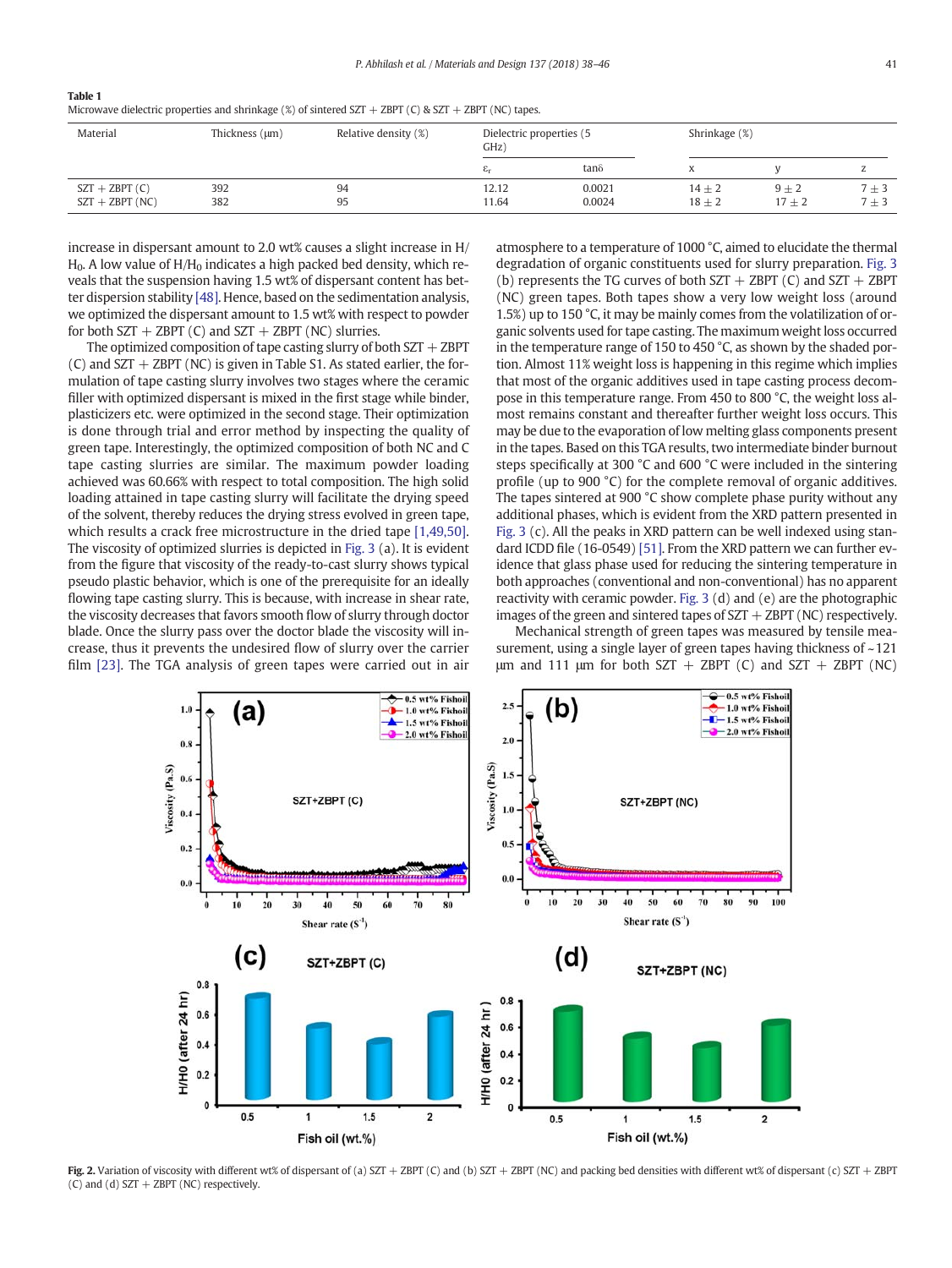<span id="page-4-0"></span>

Fig. 3. (a) Viscosity of the optimized tape casting slurry (b) TGA of green tapes (c) XRD pattern of sintered tapes at 900 °C (d) and (e) photographs of green and sintered tapes of SZT  $+$  ZBPT (NC).



Fig. 4. (a) and (c) 2D AFM images of SZT + ZBPT (C) and SZT + ZBPT (NC), (b) and (d) 3D AFM images of SZT + ZBPT (C) and SZT + ZBPT (NC) respectively.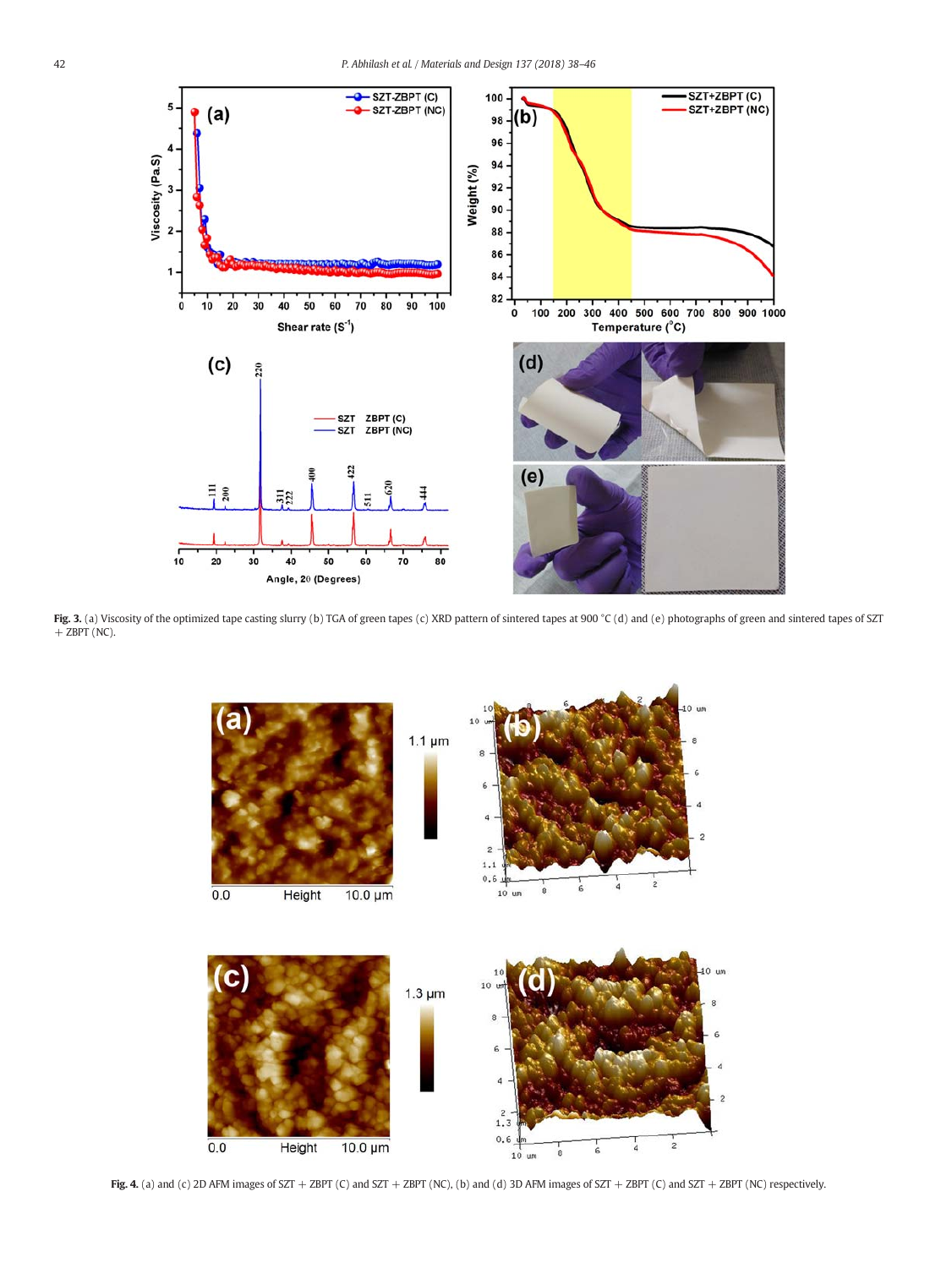respectively. The results indicate that single layer of green tapes have tensile strengths of about 0.5 MPa and 0.4 MPa respectively for  $SZT + ZBPT$  (C) and  $SZT + ZBPT$  (NC), and these value are in good agreement with some of the commercial LTCC tapes and earlier reports [\[23,1\]](#page-7-0). Surface roughness plays an important role in printing of conductive patterns and other components in LTCC tapes, where smoother surfaces are not preferred. The AFM results of single layer green tape of both  $SZT + ZBPT$  (C) and  $SZT + ZBPT$  (NC) is shown in [Fig. 4](#page-4-0).

[Fig. 4](#page-4-0) (a) and (c) represent 2D images of  $SZT + ZBPT$  (C) and SZT + ZBPT (NC) whereas (b) and (d) indicate 3D images of SZT + ZBPT (C) and  $SZT + ZBPT$  (NC) respectively. Average surface roughness  $(R_a)$ , kurtosis and skewness values of SZT + ZBPT (C) are 116 nm, 3.51, and −0.181 respectively. Since the value of kurtosis is >3 (i.e. 3.51), the surface is believed to has a Gaussian distribution and called as Mesokurtic which indicates that the surface has more peaks than valleys. The negative values of skewness indicate that surface has distribution of longer tails below the reference plane. Similarly for  $SZT + ZBPT$ (NC), the average surface roughness  $(R_a)$ , kurtosis and skewness values are 154 nm, 2.77 and −0.145 respectively. Here the kurtosis values come  $<$ 3 (i.e. 2.77) indicating the surface to be more flat and be called as Platykurtic. Negative value of skewness here also reveals the presence of longer tailed valley below the reference plane [\[1,52\].](#page-7-0) The low average surface roughness of both green tapes assures the uniformity of the surface produced, but not highly smooth, making the printing of functional passive circuits to be rather easy.

More insight into the microstructure of developed tapes can be obtained from SEM images. Fig. 5 (a) and (b) represent the microstructure of green and sintered tape of  $SZT + ZBPT$  (C) and Fig. 5 (c) and (d) represent the microstructure of green and sintered tape of  $SZT + ZBPT$  (NC) respectively.

From the SEM images of green tape (Fig. 5 (a) and (c)), a more uniformly distributed powder coated with polymer binder can be seen. Porosity comparably lower in the green tape, consequent to the higher powder loading achieved in the first stage of slurry preparation. The sintered microstructure shown in Fig. 5 (b) and (d) reveal the formation of a dense and closely packed microstructure after sintering. The average grain size comes around 1–3  $\mu$ m for both SZT + ZBPT (C) and SZT + ZBPT (NC) sintered tape.

The mechanical strength of sintered tapes has considerable impact in LTCC technology since the content of glass phases can largely diminishes the mechanical strength of the tape [\[53\]](#page-8-0). The micro hardness measurement is versatile tool for getting mechanical strength of sintered body by Vickers hardness test. It is interesting to note that tapes prepared from  $SZT + ZBPT$  (NC) show improved hardness value of almost 3.12  $\pm$  0.01 GPa compared to 2  $\pm$  0.01 GPa of SZT + ZBPT (C). The improvement in hardness value for  $SZT + ZBPT$  (NC) may be resulted from more homogenized distribution of the glassy phase. The optical micrographs of  $SZT + ZBPT$  (C) and  $SZT + ZBPT$  (NC) after microindentation is shown in Fig. S1. The impression of the cube cornered diamond tip indent after indentation is highlighted by a dotted circle in the image.

The microwave dielectric properties and percentage shrinkage of sintered tapes of both  $SZT + ZBPT$  (C) and  $SZT + ZBPT$  (NC) at 5 GHz are given in [Table 1.](#page-3-0) Tapes sintered at 900 °C for 6 h of both SZT  $+$  ZBPT (C) and SZT  $+$  ZBPT (NC) achieved a maximum densification of ~95%, which is well attested by the SEM micrographs (see Fig. 5 (b) and (d)). Sintered tapes had a  $\varepsilon_r$  of 12.12 and 11.64 individually for both  $SZT + ZBPT$  (C) and  $SZT + ZBPT$  (NC) with very low tan $\delta$  of the order of  $2 \times 10^{-3}$ . Improvement in dielectric properties of sintered tapes are due to the removal of residual organic components accompanied by grain growth, which favors densification and removal pores. As it evident from the shrinkage data that the  $SZT + ZBPT$  (NC) tapes shows a more uniform shrinkage (%) in the x-y direction compared to that of  $SZT + ZBPT$  (C), while both tapes have a similar shrinkage  $(\%)$ in the z-direction. It should be noted that high dielectric constant material as a substrate for a patch antenna have growing interest since it not only reduce the size but also can incorporate directly in monolithic integrated circuits [\[54\].](#page-8-0) It also serve to isolate the antenna get affected from nearby things like your hand, your head or by the presence of nearby components (such as cameras, batteries, displays, and speakers) [\[55\].](#page-8-0) etc., at the expense of a reduced bandwidth. From this perspective, the newly developed  $SZT + ZBPT$  (NC) substrate is advantageous for microstrip patch antenna fabrication.

Dielectric materials cannot resist indefinite amount of voltage. The failure of dielectric materials under the influence of an electric field is commonly known as dielectric breakdown, and it has a major significance in LTCC technology. The measure of dielectric strength which is the minimum electric field required to initiate the dielectric breakdown, will give a clear cut idea about operational stability of the LTCC material. Most of the commercial LTCC substrates like Dupont 951,943, Ferro A6 etc. are reported to possess high dielectric strength. Similarly, the variation of dielectric constant with temperature is another critical factor of



Fig. 5. (a) and (b) SEM images of green and sintered tape of SZT + ZBPT (C), (c) and (d) SEM images of green and sintered tape of SZT + ZBPT (NC) respectively.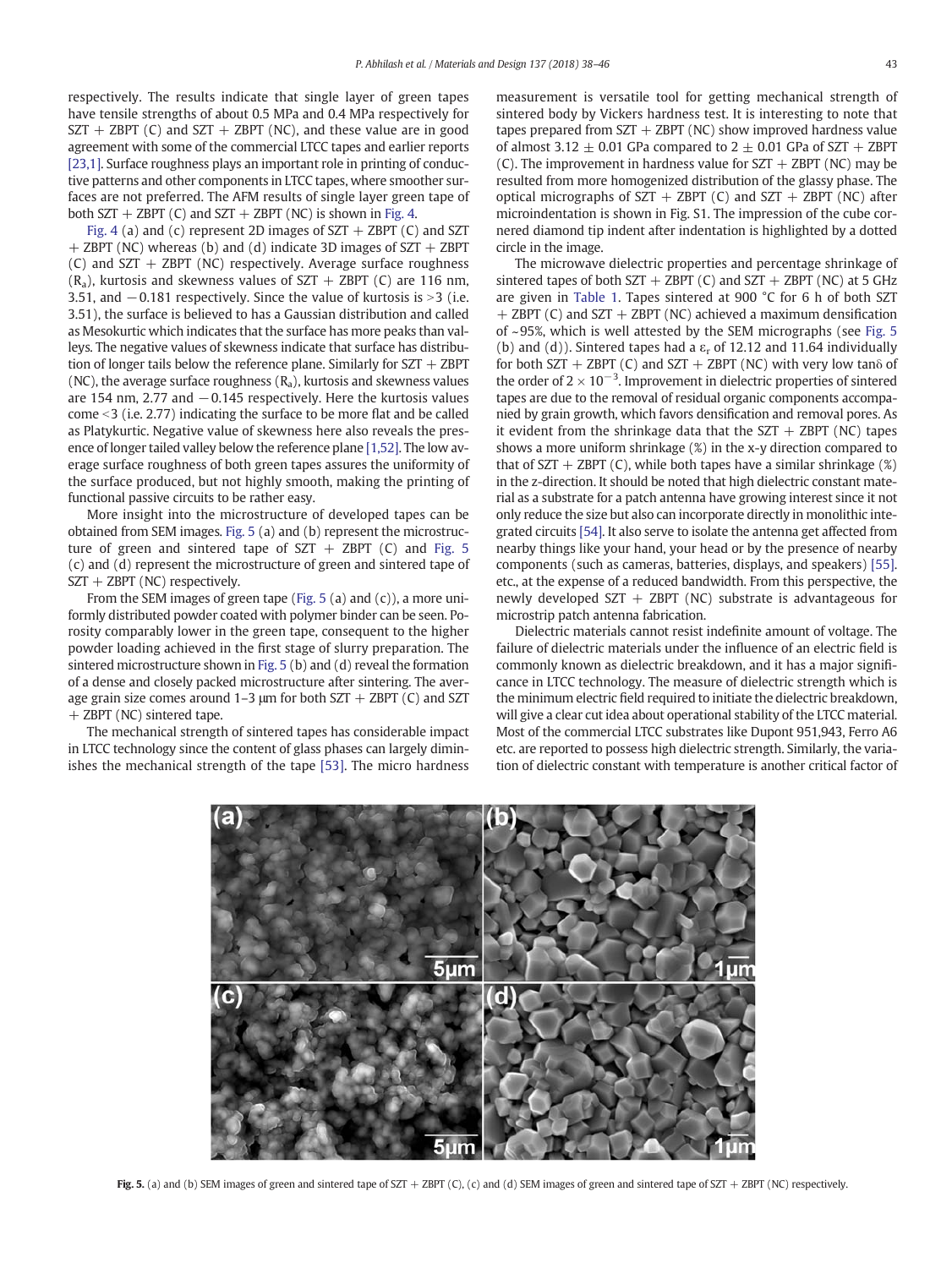<span id="page-6-0"></span>

Fig. 6. (a) J-E plot of SZT + ZBPT (C), and SZT + ZBPT (NC) and (b) variation of  $\varepsilon_r$  with temperature of SZT + ZBPT (C), and SZT + ZBPT (NC) respectively.

practical utility, towards the development of hybrid LTCC devices. In this aspect, we measured current-voltage (I-V) characteristic of the sintered tapes having a thickness of around 2 mil (50 μm) in a voltage range of 1100 V. Typical current density vs. electric field (J-E) plots are shown in Fig. 6 (a). It is evident from the figure that both samples  $(SZT + ZBPT(C)$  and  $SZT + ZBPT(NC))$  show specific dielectric nature,

where the current density permeable through the sample is very low, of the order of  $10^{-4}$  A/cm<sup>2</sup>. Moreover, both samples doesn't undergo a dielectric breakdown even at the maximum voltage applied. Hence, it is logical to believe that the dielectric breakdown strength of both composite will be  $>1100$  V/2 mil. Besides, SZT + ZBPT (NC) tape show lower leakage current and better resistivity ( $5.3 \times 10^8 \Omega \cdot$ cm) compared



Fig. 7. (a) Schematics of the designed patch antenna (b) return loss  $(S_{11})$  of measured and simulated patch antenna with photograph of the fabricated antenna (inset), (c) and (d) measured radiation pattern of patch antenna along E-plane and H-plane respectively.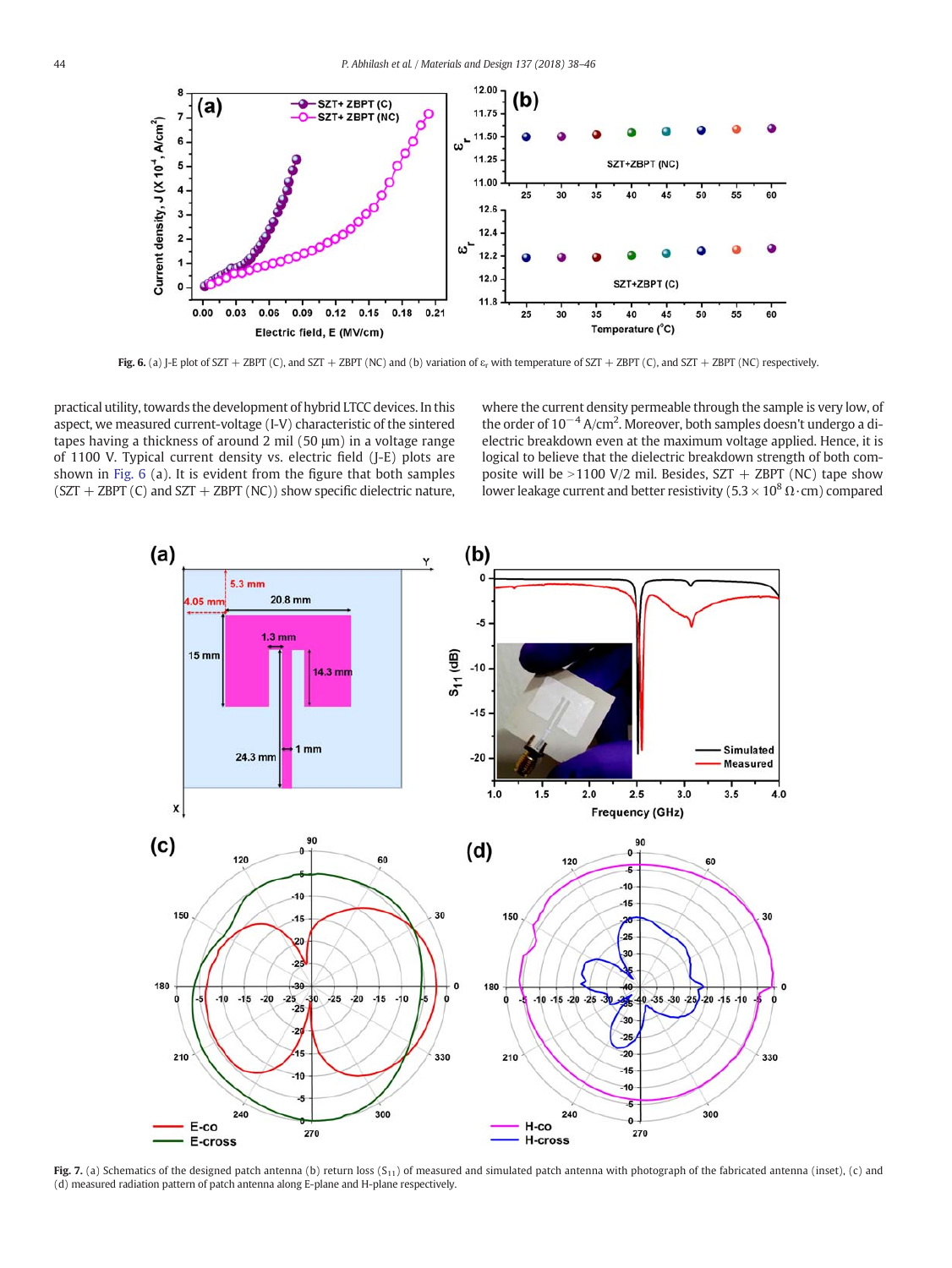<span id="page-7-0"></span>to that of SZT + ZBPT (C) which have a resistivity of  $(2.9 \times 10^8 \Omega \cdot cm)$ . The variation in  $\varepsilon_r$  with ambient temperature for SZT + ZBPT (C) and  $SZT + ZBPT$  (NC) were shown in [Fig. 6](#page-6-0) (b). The results indicate that  $\varepsilon_r$ varies almost linearly with temperature for both samples.

Finally, in order to check the practical aptness of the  $SZT + ZBPT$ (NC) based LTCC substrate, a prototype of patch antenna operating at 2.5 GHz was designed, fabricated and tested with the aid of an Agilent PNA E8362B network analyzer. This kind of patch antennas radiating at 2.5 GHz are ideal to be used in Long-Term Evolution (LTE) handsets which is a standard for high-speed wireless communication band for mobile phones and data terminals. Schematic representation of simulated patch antenna was shown in [Fig. 7](#page-6-0) (a). The simulated and measured return loss  $(S_{11})$  of the fabricated antenna are depicted in [Fig. 7](#page-6-0) (b). As it evident from the figure, fabricated patch antenna shows a return loss of around −19 dB and is well matched with simulation results. It should be noted that the simulated resonant frequency of the antenna is 2.51 GHz while that of the measured is 2.55 GHz. A marginal disagreement between simulated and experimental radiating frequency is permissible which is mainly due to the influence of the connector. Further, it should be noted that minute variations in the machined antenna dimensions, surface uniformity of the printed radiating pattern and even geographical inhomogeneities in the dielectric properties of the ceramic substrate etc. can alter the radiation characteristics of such antennas. Photograph of the printed ceramic patch antenna is shown in the inset of [Fig. 7](#page-6-0) (b). Normalized 2-dimensional radiation patterns along E-plane and H-plane are also shown in [Fig. 7](#page-6-0) (c) and (d) respectively. The radiation pattern of proposed antenna exhibits similar characteristics of standard rectangular patch and shows linear polarization [\[56\].](#page-8-0)

#### 4. Conclusions

A facile model to synthesize glass ceramic composites and their subsequent use as a low loss, low firing substrate for printed patch antenna is described in this paper. 'Quench free glass' ceramic slurry and their crack free tapes were developed for LTCC applications. The structural, microstructural, mechanical and dielectric properties of the developed green and sintered tapes were investigated using the nonconventional method and compared with those developed from conventionally prepared composites. Interestingly, the novel method yielded tapes with more uniform and narrower microstructures. Further, micro hardness analysis of sintered tape showed an improved value of 3.12  $\pm$  0.01 GPa for SZT + ZBPT (NC) compared to 2  $\pm$ 0.01 GPa of  $SZT + ZBPT$  (C), indicating a more homogenized distribution of glass phase in 'quench free glass' composite. The microwave dielectric properties of tapes synthesized through the non-conventional method that were sintered at 900 °C up to a densification of 95%, showed an  $\varepsilon_r$  of 11.64 and a tan $\delta$  of 0.0024 at 5 GHz.

For the realization of compact wireless devices, judicial selection of high dielectric constant substrate that can miniaturize size of the antenna, is necessary. The present material,  $SZT + ZBPT$  (NC), is an ideal choice for hard ceramic substrate applications due to its interesting dielectric properties. A prototype of micro strip path antenna operating at 2.5 GHz was designed and fabricated on an accurately machined sintered LTCC tape based on  $SZT + ZBPT$  (NC) by creating patch and ground through flatbed screen printing technique. The radiation parameters of the newly designed ceramic antenna showed very good agreement between simulated and measured results, reiterating the efficacy of the new method to develop microelectronic and microwave communication substrates.

#### Acknowledgements

The authors acknowledge the Technology System Development programme of Department of Science and Technology (ref: DST/TSG/AMT/ 2015/359), New Delhi for financial assistance. One of the authors P. Abhilash thanks Council of Scientific and Industrial Research, New Delhi for his research fellowship.

#### Appendix A. Supplementary data

Supplementary data to this article can be found online at [https://doi.](https://doi.org/10.1016/j.matdes.2017.10.015) [org/10.1016/j.matdes.2017.10.015](https://doi.org/10.1016/j.matdes.2017.10.015).

#### References

- [1] P. Abhilash, M.T. Sebastian, K.P. Surendran, Glass free, non-aqueous LTCC tapes of  $Bi_4(SiO_4)_3$  with high solid loading, J. Eur. Ceram. Soc. 35 (2015) 2313–2320, <https://doi.org/10.1016/j.jeurceramsoc.2015.02.002>.
- [2] P. Abhilash, M.T. Sebastian, K.P. Surendran, Structural, thermal and dielectric properties of rare earth substituted eulytite for LTCC applications, J. Eur. Ceram. Soc. 36 (2016) 1939–1944, [https://doi.org/10.1016/j.jeurceramsoc.2016.02.019.](https://doi.org/10.1016/j.jeurceramsoc.2016.02.019)
- [3] Y. Wang, R. Zuo, C. Zhang, J. Zhang, T. Zhang, Low-temperature-fired ReVO<sub>4</sub> (Re  $=$ La, Ce) microwave dielectric ceramics, J. Am. Ceram. Soc. 98 (2015) 1–4, [https://](https://doi.org/10.1111/jace.13378) [doi.org/10.1111/jace.13378.](https://doi.org/10.1111/jace.13378)
- J.J. Bian, Q. Yu, J.J. He, Tape casting and characterization of  $Li_{2.08}TiO_3$ -LiF glass free LTCC for microwave applications, J. Eur. Ceram. Soc. 37 (2017) 647–653, [https://](https://doi.org/10.1016/j.jeurceramsoc.2016.09.022) [doi.org/10.1016/j.jeurceramsoc.2016.09.022.](https://doi.org/10.1016/j.jeurceramsoc.2016.09.022)
- [5] A. Mohanram, G.L. Messing, D.J. Green, Densification and sintering viscosity of lowtemperature co-fired ceramics, J. Am. Ceram. Soc. 88 (2005) 2681–2689, [https://doi.](https://doi.org/10.1111/j.1551-2916.2005.00497.x) [org/10.1111/j.1551-2916.2005.00497.x](https://doi.org/10.1111/j.1551-2916.2005.00497.x).
- [6] P. Abhilash, D. Thomas, K.P. Surendran, M.T. Sebastian, Facile synthesis of "quenchfree glass" and ceramic-glass composite for LTCC applications, J. Am. Ceram. Soc. 96 (2013) 1533–1537, [https://doi.org/10.1111/jace.12209.](https://doi.org/10.1111/jace.12209)
- [7] N. Joseph, J. Varghese, T. Siponkoski, M. Teirikangas, M.T. Sebastian, H. Jantunen, Glass-free CuMoO<sub>4</sub> ceramic with excellent dielectric and thermal properties for ultralow temperature cofired ceramic applications, ACS Sustain. Chem. Eng. 4 (2016) 5632–5639, <https://doi.org/10.1021/acssuschemeng.6b01537>.
- [8] [M.T. Sebastian, Dielectric Materials for Wireless Communication, First, Elsevier,](http://refhub.elsevier.com/S0264-1275(17)30935-8/rf0040) [Amsterdam, 2008.](http://refhub.elsevier.com/S0264-1275(17)30935-8/rf0040)
- [9] A. Bittner, H. Seidel, U. Schmid, High-frequency characterization of porous lowtemperature cofired ceramics substrates, J. Am. Ceram. Soc. 93 (2010) 3778–3781, [https://doi.org/10.1111/j.1551-2916.2010.03928.x.](https://doi.org/10.1111/j.1551-2916.2010.03928.x)
- [10] H.-I. Hsiang, B.J. Lyu, L.-T. Mei, C.-S. Hsi, Ag precipitation at the free interface of multilayer NiCuZn ferrites/LTCC components, J. Eur. Ceram. Soc. 36 (2016) 1191–1195, [https://doi.org/10.1016/j.jeurceramsoc.2015.12.002.](https://doi.org/10.1016/j.jeurceramsoc.2015.12.002)
- [11] H. Birol, T. Maeder, P. Ryser, Application of graphite-based sacrificial layers for fabrication of LTCC (low temperature co-fired ceramic) membranes and microchannels, J. Micromech. Microeng. 17 (2006) 50–60, [https://doi.org/10.1088/0960-](https://doi.org/10.1088/0960-1317/17/1/007) [1317/17/1/007](https://doi.org/10.1088/0960-1317/17/1/007).
- [12] I.J. Induja, P. Abhilash, S. Arun, K.P. Surendran, M.T. Sebastian, LTCC tapes based on Al2O3-BBSZ glass with improved thermal conductivity, Ceram. Int. 41 (2015) 13572–13581, [https://doi.org/10.1016/j.ceramint.2015.07.152.](https://doi.org/10.1016/j.ceramint.2015.07.152)
- [13] S.X. Dai, Localized temperature stability in low-temperature cofired ceramics, J. Am. Ceram. Soc. 96 (2013) 2499–2505, <https://doi.org/10.1111/jace.12347>.
- [14] J.-S. Kim, N.-H. Nguyen, M.-E. Song, J.-B. Lim, D.-S. Paik, S. Nahm, J.-H. Paik, B.-H. Choi, S.-J. Yu, Effect of  $Bi<sub>2</sub>O<sub>3</sub>$  addition on the sintering temperature and microwave dielectric properties of Zn<sub>2</sub>SiO<sub>4</sub> ceramics, Int. J. Appl. Ceram. Technol. 6 (2009) 581–586, <https://doi.org/10.1111/j.1744-7402.2008.02335.x>.
- [15] M.T. Sebastian, H. Jantunen, Low loss dielectric materials for LTCC applications: a review, Int. Mater. Rev. 53 (2008) 57–90, <https://doi.org/10.1179/174328008X277524>.
- [16] J. Varghese, S. Gopinath, M.T. Sebastian, Effect of glass fillers in Cu<sub>2</sub>ZnNb<sub>2</sub>O<sub>8</sub> ceramics for advanced microwave applications, Mater. Chem. Phys. 137 (2013) 811–815, <https://doi.org/10.1016/j.matchemphys.2012.10.014>.
- [17] M.T. Sebastian, R. Ubic, H. Jantunen, Low-loss dielectric ceramic materials and their properties, Int. Mater. Rev. 60 (2015) 392–412, [https://doi.org/10.1179/](https://doi.org/10.1179/1743280415Y.0000000007) [1743280415Y.0000000007.](https://doi.org/10.1179/1743280415Y.0000000007)
- [18] M.T. Sebastian, H. Wang, H. Jantunen, Low temperature co-fired ceramics with ultralow sintering temperature: a review, Curr. Opin. Solid State Mater. Sci. 20 (2016) 151–170, <https://doi.org/10.1016/j.cossms.2016.02.004>.
- [19] A.E. Gurdal, S. Tuncdemir, K. Uchino, C.A. Randall, Low temperature co-fired multilayer piezoelectric transformers for high power applications, Mater. Des. 132 (2017) 512–517, [https://doi.org/10.1016/j.matdes.2017.07.030.](https://doi.org/10.1016/j.matdes.2017.07.030)
- [20] S. Le, K.N. Sun, N. Zhang, X. Zhu, H. Sun, Y.X. Yuan, X. Zhou, Fabrication and evaluation of anode and thin  $Y_2O_3$ -stabilized ZrO<sub>2</sub> film by co-tape casting and co-firing technique, J. Power Sources 195 (2010) 2644–2648, [https://doi.org/10.1016/j.](https://doi.org/10.1016/j.jpowsour.2009.11.039) [jpowsour.2009.11.039.](https://doi.org/10.1016/j.jpowsour.2009.11.039)
- [21] S. Chao, F. Dogan, Processing and dielectric properties of  $TiO<sub>2</sub>$  thick films for highenergy density capacitor applications, Int. J. Appl. Ceram. Technol. 8 (2011) 1363–1373, [https://doi.org/10.1111/j.1744-7402.2010.02592.x.](https://doi.org/10.1111/j.1744-7402.2010.02592.x)
- [22] Z. Jingxian, J. Dongliang, L. Weisensel, P. Greil, Deflocculants for tape casting of TiO<sub>2</sub> slurries, J. Eur. Ceram. Soc. 24 (2004) 2259–2265, [https://doi.org/10.1016/S0955-](https://doi.org/10.1016/S0955-2219(03)00636-8) [2219\(03\)00636-8](https://doi.org/10.1016/S0955-2219(03)00636-8).
- [23] D. Thomas, P. Abhilash, M.T. Sebastian, Casting and characterization of  $LimgPO<sub>4</sub>$ glass free LTCC tape for microwave applications, J. Eur. Ceram. Soc. 33 (2013) 87–93, <https://doi.org/10.1016/j.jeurceramsoc.2012.08.002>.
- [24] S. Rajesh, H. Jantunen, M. Letz, S. Pichler-Willhelm, Low temperature sintering and dielectric properties of alumina-filled glass composites for LTCC applications, Int. J. Appl. Ceram. Technol. 9 (2012) 52–59, [https://doi.org/10.1111/j.1744-7402.2011.](https://doi.org/10.1111/j.1744-7402.2011.02684.x) [02684.x](https://doi.org/10.1111/j.1744-7402.2011.02684.x).
- [25] K. Makarovič, A. Meden, M. Hrovat, J. Holc, A. Benčan, A. Dakskobler, M. Kosec, The effect of processing conditions on the properties of LTCC material, J. Am. Ceram. Soc. 95 (2012) 760–767, <https://doi.org/10.1111/j.1551-2916.2011.05027.x>.